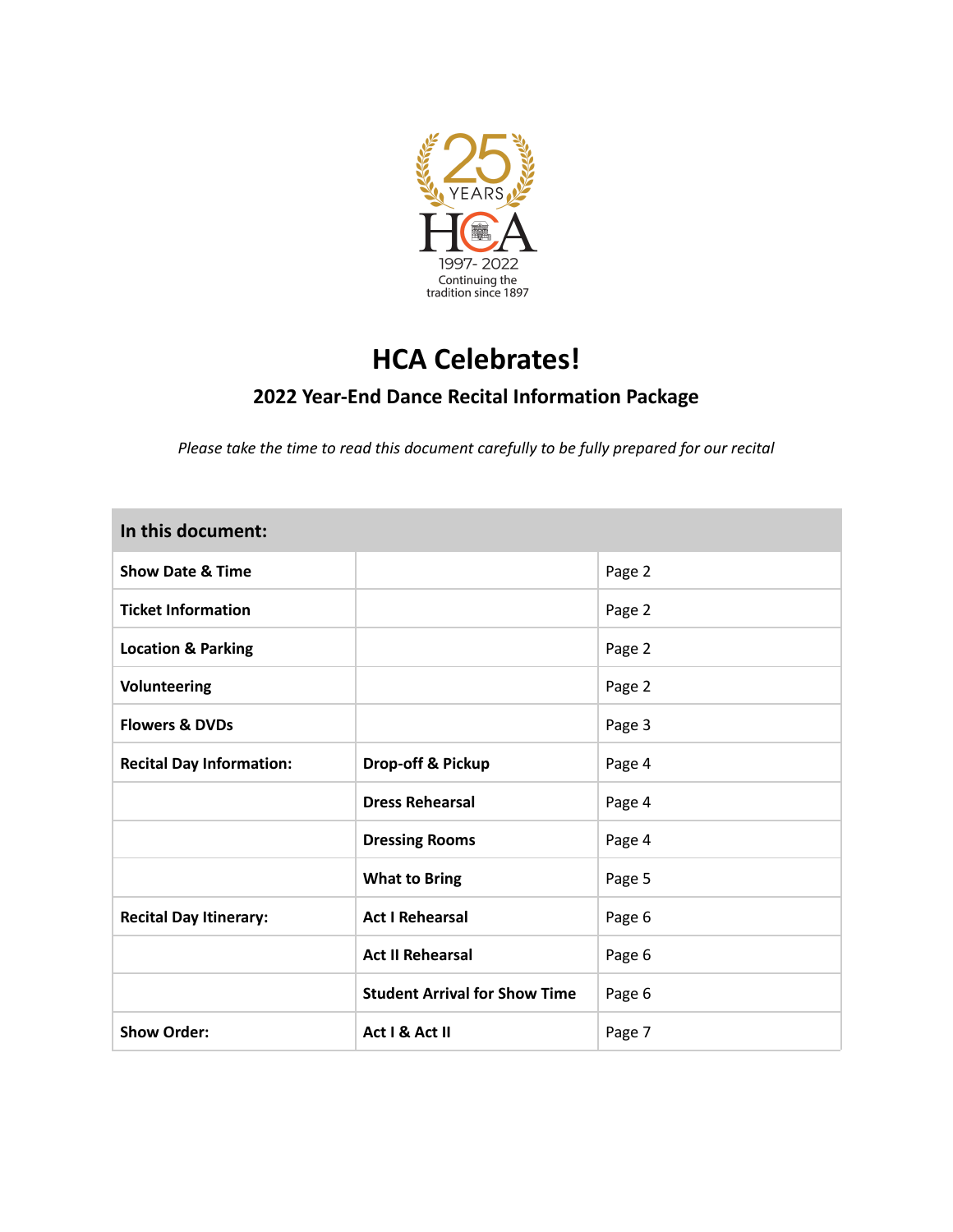## **Show Date & Time**

HCA Celebrates! Saturday, June 25, 2022 6:00 PM: Act I 7:15 PM: Act II

## **Tickets**

- Tickets are \$19 each and can be purchased at HCA's front desk. Please note that ticket sales are not online
- Tickets went on sale Saturday, April 30th
- Tickets will be on sale at the door between 5-7 PM on the evening of the event
- Seating is assigned (there is no general seating)
- There is no limit to the number of tickets that can be purchased
- Tickets are sold on a first-come, first-served basis and can only be purchased if all outstanding school fees have been paid
- HCA staff members are not permitted to hold or reserve tickets
- Please let the front desk know if your guests require accessible seating so that we can be sure to arrange it in advance of the performance
- FirstOntario Concert Hall requires that everyone attending the performance over the age of 2 purchase a ticket (children 2 and under may sit on your lap and therefore will not require a ticket)
- Your ticket entitles you to a full evening of dance! Typically, the show runs for 3 hours from 6-9 PM and is broken up into two acts. There will be an intermission between acts

## **Location & Parking**

**FirstOntario Concert Hall** *(formerly Hamilton Place)*

#### **1 Summers Lane, Hamilton**

- Please use the Studio Theatre entrance on Summers Lane
- There is a paid parking lot available on Summers Lane

#### **Volunteering**

Individuals interested in volunteering for the event are invited to sign up with HCA Administration at the front desk. HCA Administration will work with the Artistic Director and Dance Faculty members to determine which roles are best suited for individual volunteers. When registering, you may indicate if you would like to volunteer for acts 1 or 2. Volunteers are most helpful when volunteering for both rehearsal times *and* the evening performance. Times are listed below (page 6).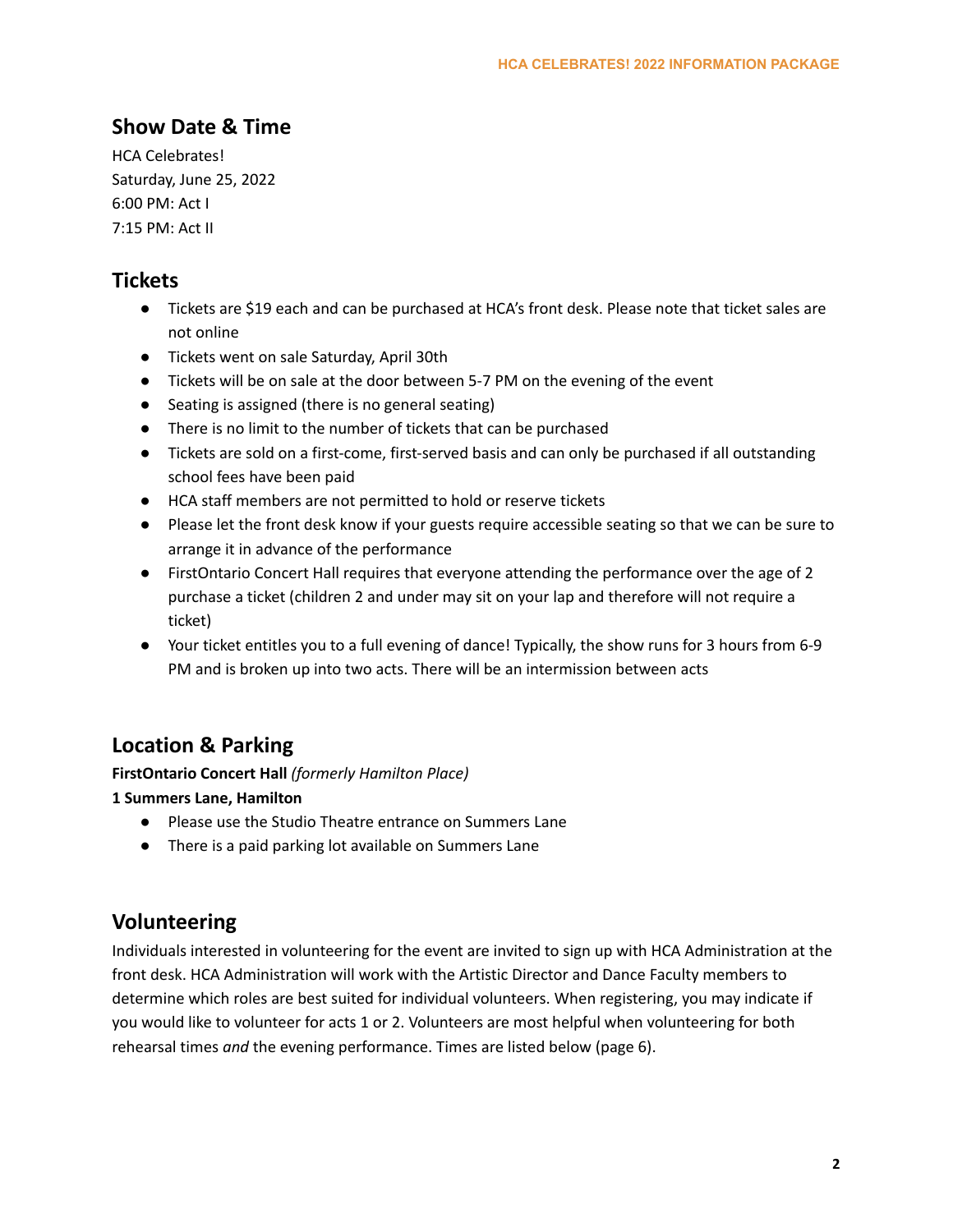## **Flowers & DVDs**

Each year, we have a professional videographer film the show so parents can sit back and enjoy the performance. DVDs are available for sale for \$35 and can be preordered at the HCA front desk or at the HCA ticket sales counter at FirstOntario Concert Hall on the evening of the performance.

We typically receive these DVDs later in the summer months and will give those who have ordered a call when they are ready for pick-up.

This year, **The Commencement Group** will be selling flowers at our recital, with packages at varying price points. Flowers can be preordered **on their [website](https://www.thecommencementgroup.com/hamiltonconservatory/)**. Please contact them directly with any questions, as HCA is not directly affiliated with sales. You can **[pre-order](https://www.thecommencementgroup.com/hamiltonconservatory/)** or order flowers on the day of the event. They set their prices & provide many different options.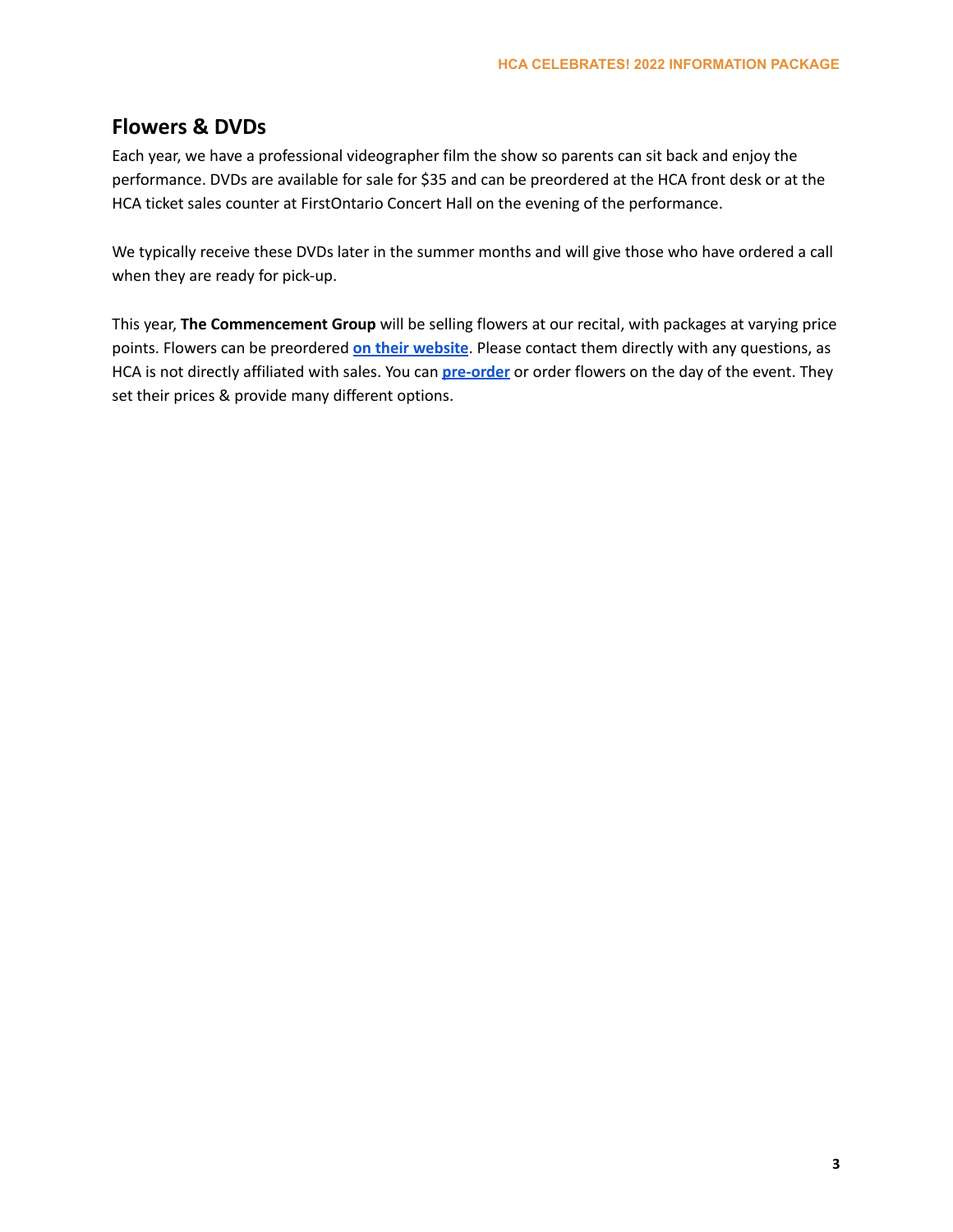## **Recital Day: General Information & Rules**

#### **Drop-Off/Pick-Up Procedures for Rehearsals & Evening Performance:**

Please use the Studio Theatre entrance on Summers Lane to drop students off for both the dress rehearsal and the recital. **We welcome ONE parent to bring their child(ren) to their assigned dressing room. Due to the limited space backstage and the large number of students participating in the recital, we ask that parents not wait backstage during the dress rehearsal.** HCA ensures that there are ample volunteers and asks that once parents have dropped off their children, they leave the backstage area and take their seats in the theatre. Students will stay with their teachers and volunteers in designated dressing rooms. Less crowding will help us ensure an organized backstage environment for students and staff.

When picking up your child after the performance is finished, please wait patiently in line outside their changeroom. Lines can appear long but we work diligently to ensure a quick pick up and that children remain safe. In order to prevent confusion and for student safety, we allow a small number of parents in at a time to pick up their children. We thank you in advance for your understanding and patience.

#### **Dress Rehearsal:**

Students should arrive at their scheduled time, dressed and ready to perform. Please see the schedule in this package for the list of classes in each act. **It is very important that students attend the dress rehearsal as it prepares them and their classmates for the evening performance.** During the dress rehearsal, parents may wait/watch in the audience. Dress rehearsal is the best time for personal photos and videos to be taken. Please try to sit back and enjoy the evening performance without distractions.

#### **Dressing Rooms:**

Each class/dance number will be assigned a dressing room. This will be posted in the backstage area. A staff member will also be on hand to help guide you to the correct area. **Please note: NO PHOTOS ARE PERMITTED in the dressing rooms.** We have strict privacy regulations.

Please try to have young dancers stop by the washroom just inside the entrance door before they are dropped off backstage.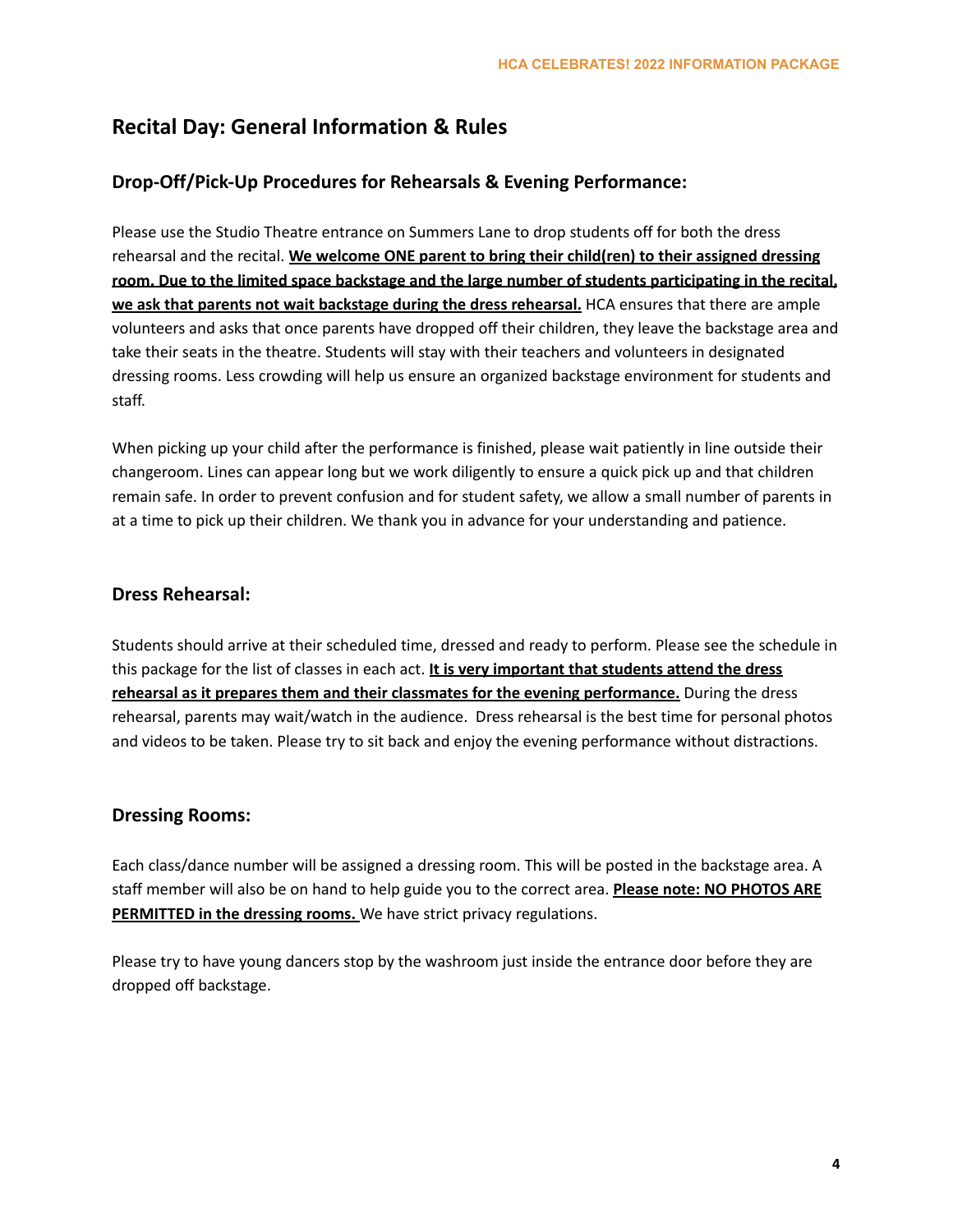#### **What to Bring:**

- Costume
- Dance shoes
- Makeup
- Hair supplies
- Water
- Snacks

Please ensure students are already in their costumes with their hair done at the rehearsal and for the evening show.

Snacks and drinks are permitted in backstage waiting rooms, but please make sure that they are labelled with their names. **Please do not send products with nuts.** We ask for "clean" snacks or drinks (this means nothing that can stain a costume should there be a spill). Suggestions: Water, crackers, cheese, apples, bananas, granola bars, etc.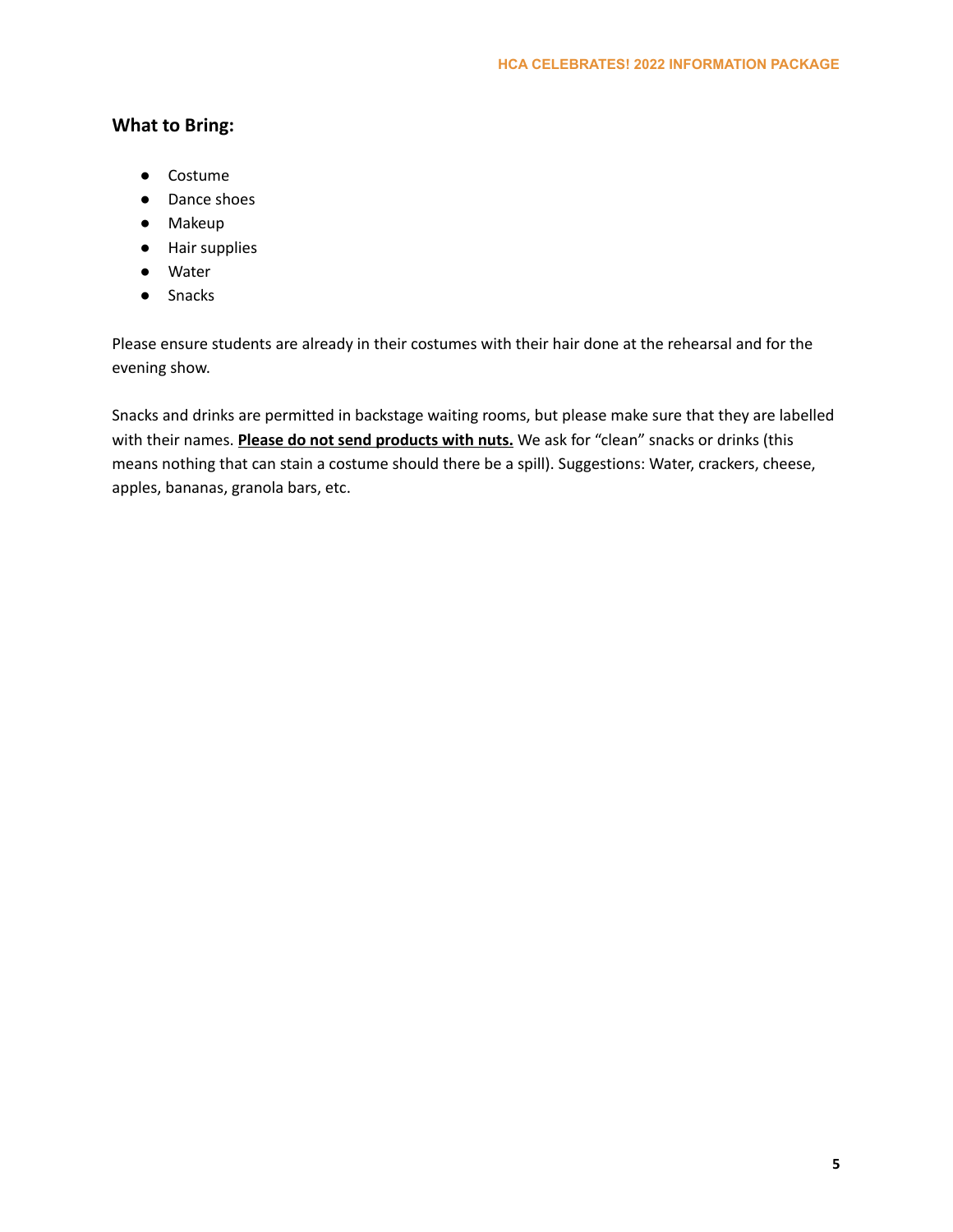## **Recital Day: Itinerary**

#### **FirstOntario Concert Hall**

Times are approximate. We will do our best to stay within these allotted times. Please help us stay on *schedule by showing up for roll call on time.*

| <b>Act I Rehearsal:</b> |                                                                  |  |
|-------------------------|------------------------------------------------------------------|--|
| $9:15$ AM               | Arrival of staff and volunteers for ACT I                        |  |
| $9:30$ AM               | Arrival of ACT I DANCERS<br>Please arrive on time and in costume |  |
| 10:30 - 11:30 AM        | Dress rehearsal for ACT I                                        |  |
| $11:30 - 12:00$ PM      | Rehearsal of Act I FINAL BOWS                                    |  |
| 12:00 PM                | Staff dismissed for break, NO SUPERVISION FOR STUDENTS           |  |

| <b>Act II Rehearsal:</b> |                                                                   |
|--------------------------|-------------------------------------------------------------------|
| 12:45 PM                 | Arrival of staff and volunteers for ACT II                        |
| $1:00$ PM                | Arrival of ACT II DANCERS<br>Please arrive on time and in costume |
| $2:00 - 2:30$ PM         | Rehearsal of Act II FINAL BOWS                                    |
| $2:30 - 4:00$ PM         | Dress rehearsal for ACT II                                        |
| $4:00 - 4:45$ PM         | Staff dismissed for break, NO SUPERVISION FOR STUDENTS            |

## **Students Return Times for Show Time:**

| $4:45$ PM | Staff and volunteers return                           |
|-----------|-------------------------------------------------------|
| $5:00$ PM | <b>ACT I DANCERS RETURN</b><br>Show begins at 6:00 PM |
| 6:30 PM   | ACT II DANCERS RETURN<br>Show begins at 7:15 PM       |